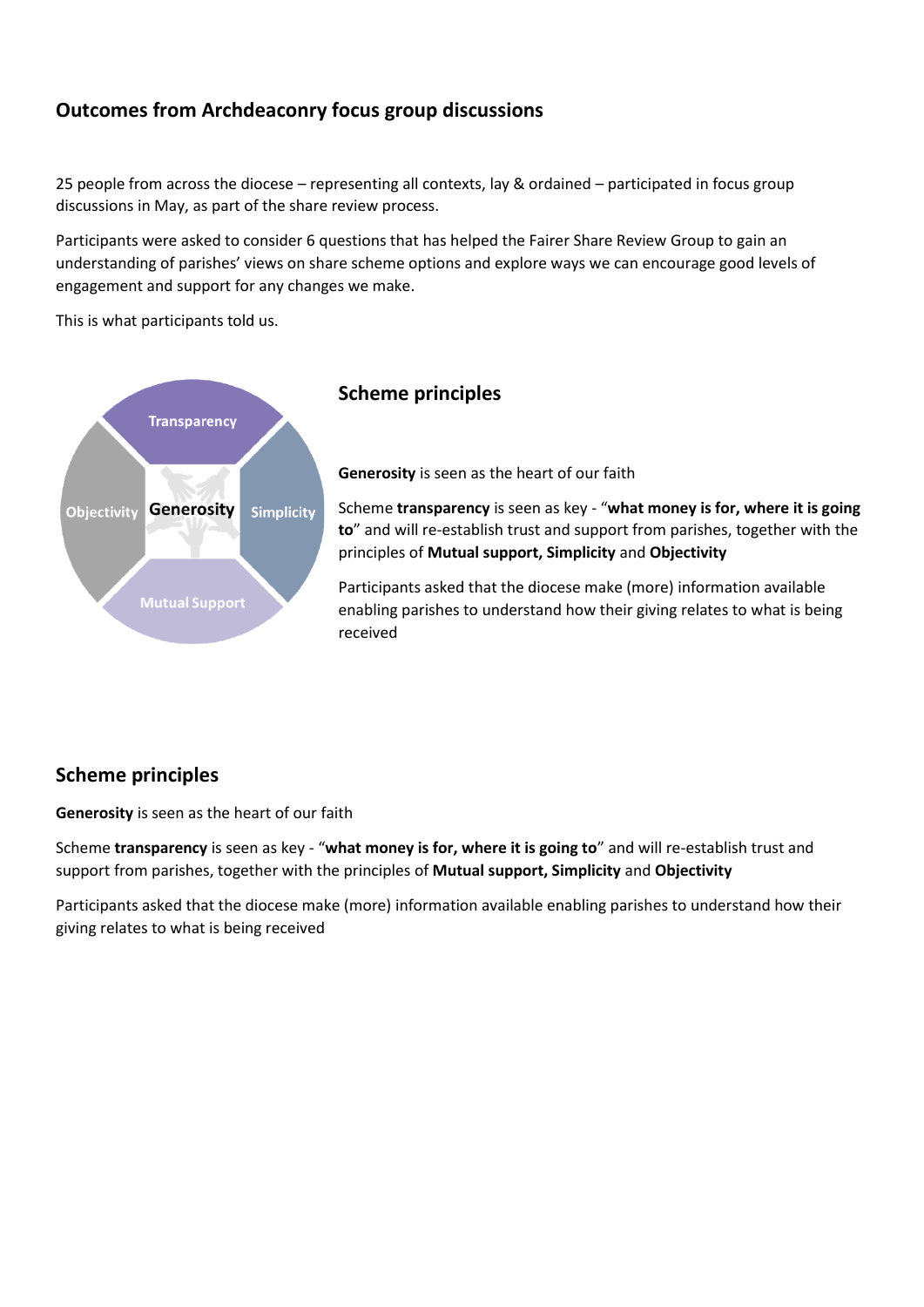# **Ability to give**

It is a **measure of mutual support**, recognising that we are connected to each other and some can give more (giving parishes), thereby supporting those that are less well off (receiving parishes)

**Who are we seeking to measure**? Is it the wider community (Church of England 'the cure of souls'), the PCC or the members?

**Objective measures are available**, for example:

- Wider community Indicis of multiple deprivation (IMD)
- PCC annual published PCC accounts
- Members Experian data (which can provide data at a postcode level)

A **separate growth or hardship fund was not supported by the majority** of participants, as it is counter the principles of transparency and simplicity, resulting in a bureaucratic process. Focus should be on enabling mutual support at a local level.

### **PCC finances as part of a share scheme**

**Broad support to give more consideration to PCC finances** either as part of or together with a share scheme, bringing a degree of realism, transparency, objectivity and accountability

**Broad support for PCCs to indicate if reserves are being used to pay share** as this could be an 'early warning' indicator; however, this needs to be considered **in conjunction with 'average giving per member'** to identify stewardship issues

# **Defining and counting members**

This is a **difficult area** and can be subjective, particularly for churches with large congregations

Those who attend, can be very different from those who give to the church

**Who are we seeking to identify & count**? Is it the wider community (Church of England 'the cure of souls'), the worshipping community that may (not) contribute financially; the financial supporters that may (not) be part of the worshipping community?

**Objective measures are available**, for example:

- Wider community Civic or Church electoral role
- Worshipping community Mission statistics (worshipping community, average weekly attendance, average Sunday attendance), church attendance register
- Financial contributors identified by church records such as Parish Giving Scheme, standing orders, gift aid envelopes





**PCC Finances**